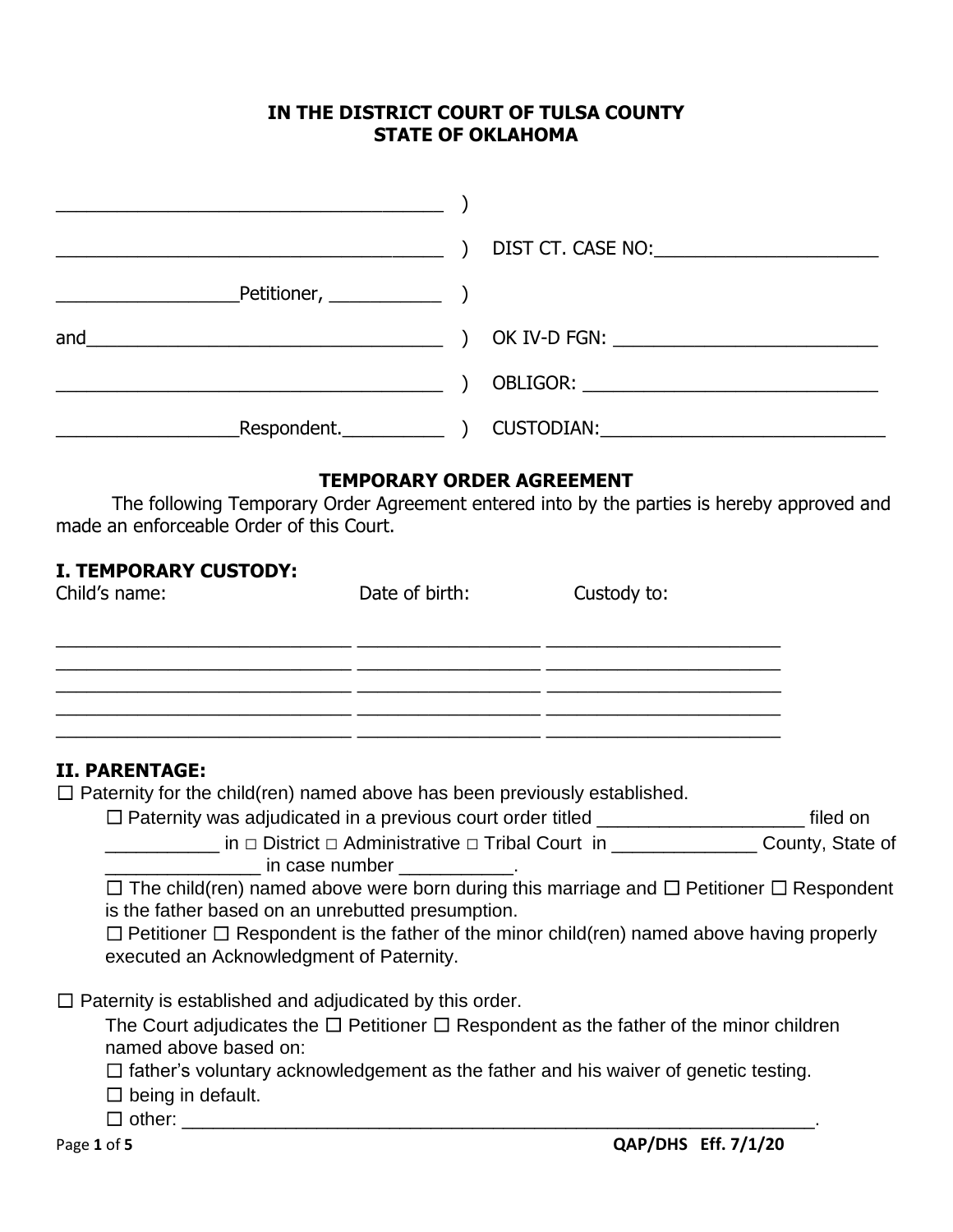☐ Notice to Vital Records:

 $\Box$  Reserved to final order.

|                                                                                 |  |                                               |  |  | $\Box$ The Oklahoma Department of Health, Division of Vital Records is ordered to add the name |                       |  |  |
|---------------------------------------------------------------------------------|--|-----------------------------------------------|--|--|------------------------------------------------------------------------------------------------|-----------------------|--|--|
| of                                                                              |  |                                               |  |  | as the father on the child (ren)'s birth certificate (s) if his name has not                   |                       |  |  |
|                                                                                 |  | already been added. Father's date of birth is |  |  |                                                                                                | and state of birth is |  |  |
| the contract of the contract of the contract of the contract of the contract of |  |                                               |  |  |                                                                                                |                       |  |  |

### **III. VISITATION:** \_\_\_\_\_\_\_\_\_\_\_\_\_\_\_\_\_\_\_\_\_\_\_\_\_\_\_\_\_\_\_\_\_\_\_\_\_\_\_\_\_\_\_\_\_\_\_\_\_\_\_\_\_\_\_\_\_\_\_\_\_\_

**IV. TEMPORARY CHILD SUPPORT:** The □ Petitioner or □ Respondent is the Obligor and is ordered to pay the sum of \$\_\_\_\_\_\_\_\_\_\_\_\_ per month beginning on \_\_\_\_\_\_\_\_\_\_\_\_\_\_\_\_\_, 20\_\_\_\_\_. The child support is calculated according to the Oklahoma Child Support Guidelines and a copy of the child support computation form is attached hereto and has been approved by the Court.

\_\_\_\_\_\_\_\_\_\_\_\_\_\_\_\_\_\_\_\_\_\_\_\_\_\_\_\_\_\_\_\_\_\_\_\_\_\_\_\_\_\_\_\_\_\_\_\_\_\_\_\_\_\_\_\_\_\_\_\_\_\_\_\_\_\_\_\_\_\_\_\_\_\_\_\_\_ \_\_\_\_\_\_\_\_\_\_\_\_\_\_\_\_\_\_\_\_\_\_\_\_\_\_\_\_\_\_\_\_\_\_\_\_\_\_\_\_\_\_\_\_\_\_\_\_\_\_\_\_\_\_\_\_\_\_\_\_\_\_\_\_\_\_\_\_\_\_\_\_\_\_\_\_\_

### **MEDICAL SUPPORT:**

#### Current Coverage

 $\Box$  Petitioner  $\Box$  Respondent is providing health insurance coverage for the minor child(ren) through ☐ Employer ☐ Indian Health Services ☐ DEERS ☐ Other \_\_\_\_\_\_\_\_\_\_\_ ☐ Government Medical Assistance Program and the cost is apportioned according to the Oklahoma Child Support Guidelines.

□ Cash Medical

 $\Box$  Petitioner or  $\Box$  Respondent shall pay cash medical support in lieu of health insurance in the amount of \$\_\_\_\_\_\_\_\_\_ per month as included in the child support amount above. The cash medical amount shall be terminated when the child(ren) are enrolled in an accessible health insurance plan. The party providing health care insurance must provide proof to the court, CSS, and the other party that the child(ren) is/are covered before the cash medical support will be terminated. The cash medical support shall be terminated by notice sent to the parties by regular mail.

#### Lapse in Coverage

In the event that neither parent has health care coverage available for the child(ren), or available health care coverage ceases:

☐ Petitioner ☐ Respondent ☐ Both Petitioner and Respondent shall obtain accessible health care coverage for the minor child whenever such coverage is available through public, employer or private plan, at a reasonable cost as defined by 43 O.S. 118F(D)(1).

### Non-Covered Expenses

Each parent shall pay their proportionate share, as set out in the attached Oklahoma Child Support Guidelines, of the reasonable and necessary medical, dental, orthodontic, optometric, psychological, or any other physical or mental health expenses for the minor child(ren) not covered by insurance or other health care plan.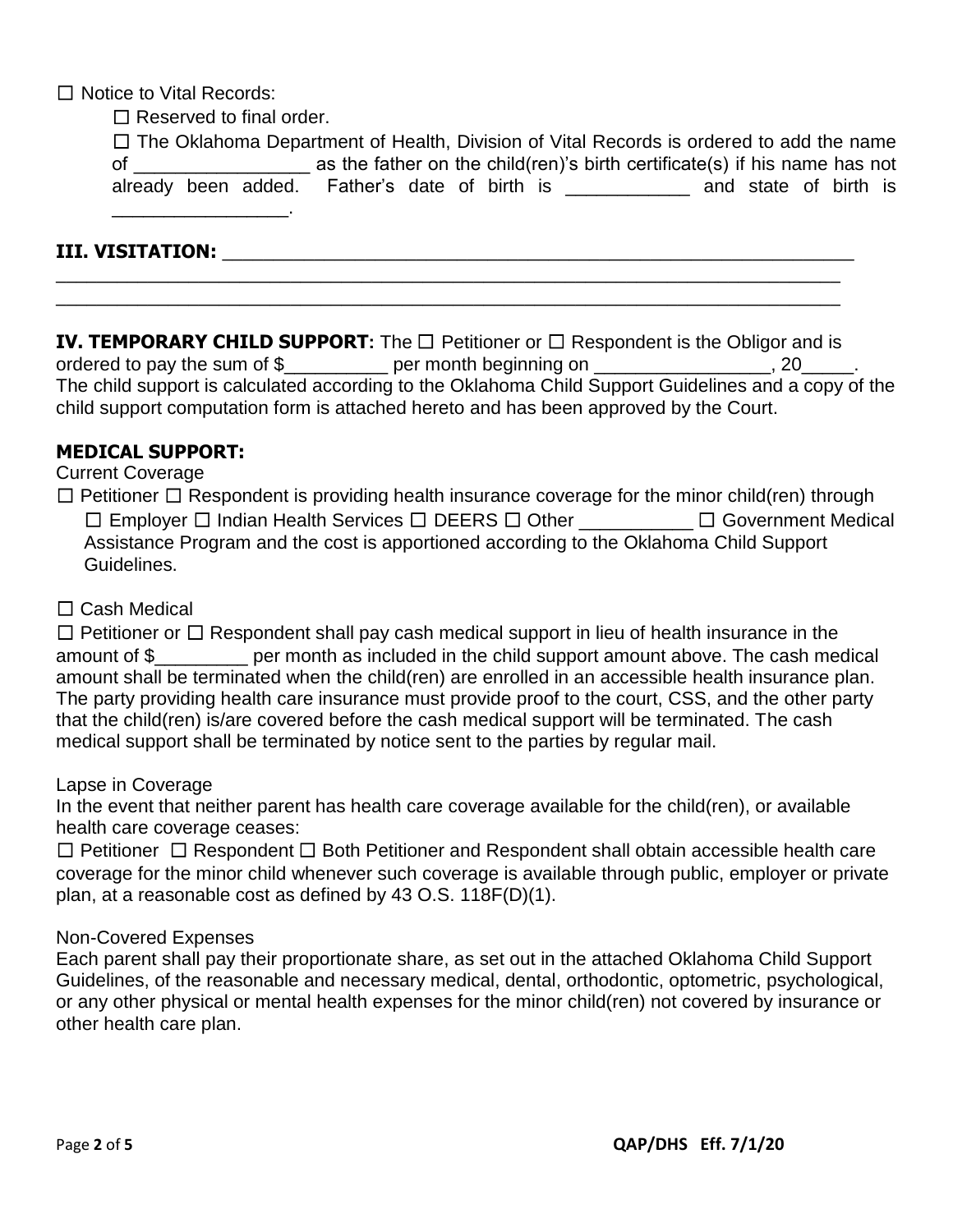## **CHILD CARE:**

 $\Box$  The Obligor's share of child care expenses is included in the attached Oklahoma Child Support Guidelines and in the monthly child support amount

ordered above.

 $\Box$  Child care is not currently being expended, but should such expenses occur, the Obligor is ordered to pay his or her proportionate share, as set out in the Oklahoma Child Support Guidelines, as additional child support, commencing on the same day and to be paid in the same manner, as current child support set out above. The custodial parent shall provide timely documentation to the Obligor of said expenses.

## **CHILD SUPPORT SERVICES:**

 $\Box$  The Court has made inquiry and public assistance money, medical support, or child support services under the state child support plan **HAVE** been provided for the benefit of the child(ren) and therefore DHS is a necessary party to this action. An immediate income assignment is ordered pursuant to 12 O.S. §1171.3 (G)(1). The issue of child support owed by either parent for a period prior to this Order is reserved for future determination.

**METHOD OF PAYMENT:** All child support payments shall be made by employer's check, cashier's check, money order or government check, payable to the Oklahoma Department of Human Services, identified with the above FGN number on the face of the payment (or Social Security Number if no FGN is available) and mailed to:

Oklahoma Centralized Support Registry

P. O. Box 268849 Oklahoma City, OK 73126-8849

 $\Box$  The Court has made inquiry and public assistance money, medical support, or child support services under the state child support plan **HAVE NOT** been provided for the benefit of the child(ren).

**V. TEMPORARY ALIMONY:** Amount (per Wk/Mo)  $\oint$  Beginning  $\left| \begin{array}{cc} 1 & 1 \\ 1 & 1 \end{array} \right|$ 

\_\_\_\_\_\_\_\_\_\_\_\_\_\_\_\_\_\_\_\_\_\_\_\_\_\_\_\_\_\_\_\_\_\_\_\_\_\_\_\_\_\_\_\_\_\_\_\_\_\_\_\_\_\_\_\_\_\_\_\_\_\_\_\_\_\_\_\_\_\_\_\_\_\_\_\_\_\_\_\_ \_\_\_\_\_\_\_\_\_\_\_\_\_\_\_\_\_\_\_\_\_\_\_\_\_\_\_\_\_\_\_\_\_\_\_\_\_\_\_\_\_\_\_\_\_\_\_\_\_\_\_\_\_\_\_\_\_\_\_\_\_\_\_\_\_\_\_\_\_\_\_\_\_\_\_\_\_\_\_\_ \_\_\_\_\_\_\_\_\_\_\_\_\_\_\_\_\_\_\_\_\_\_\_\_\_\_\_\_\_\_\_\_\_\_\_\_\_\_\_\_\_\_\_\_\_\_\_\_\_\_\_\_\_\_\_\_\_\_\_\_\_\_\_\_\_\_\_\_\_\_\_\_\_\_\_\_\_\_\_\_

**\_\_\_\_\_\_\_\_\_\_\_\_\_\_\_\_\_\_\_\_\_\_\_\_\_\_\_\_\_\_ \_\_\_\_\_\_\_\_\_\_\_\_\_\_\_\_\_ \_\_\_\_\_\_\_\_\_\_\_\_\_\_\_\_\_ \_\_\_\_\_\_\_\_\_\_\_\_\_\_\_\_\_\_\_\_\_\_\_\_\_\_\_\_\_\_ \_\_\_\_\_\_\_\_\_\_\_\_\_\_\_\_\_ \_\_\_\_\_\_\_\_\_\_\_\_\_\_\_\_\_ \_\_\_\_\_\_\_\_\_\_\_\_\_\_\_\_\_\_\_\_\_\_\_\_\_\_\_\_\_\_ \_\_\_\_\_\_\_\_\_\_\_\_\_\_\_\_\_ \_\_\_\_\_\_\_\_\_\_\_\_\_\_\_\_\_**

# **VI. TEMPORARY PROPERTY DIVISION:**\_\_\_\_\_\_\_\_\_\_\_\_\_\_\_\_\_\_\_\_\_\_\_\_\_\_\_\_\_\_\_\_\_\_\_\_\_\_\_\_\_\_\_\_\_

**VII. DEBTS: PETITONER PAYS: RESPONDENT PAYS:**

**VIII. BANKRUPTCY:** Each party represents to the Court they:

 $\Box$  have not filed a bankruptcy proceeding in the previous six (6) years, nor are currently involved in a bankruptcy proceeding.

 $\Box$  have filed a bankruptcy proceeding in the previous six (6) years or are currently involved in a bankruptcy proceeding.**□** Petitioner **□** Respondent Bankruptcy Case No.: \_\_\_\_\_\_\_\_\_\_\_\_\_\_\_\_\_\_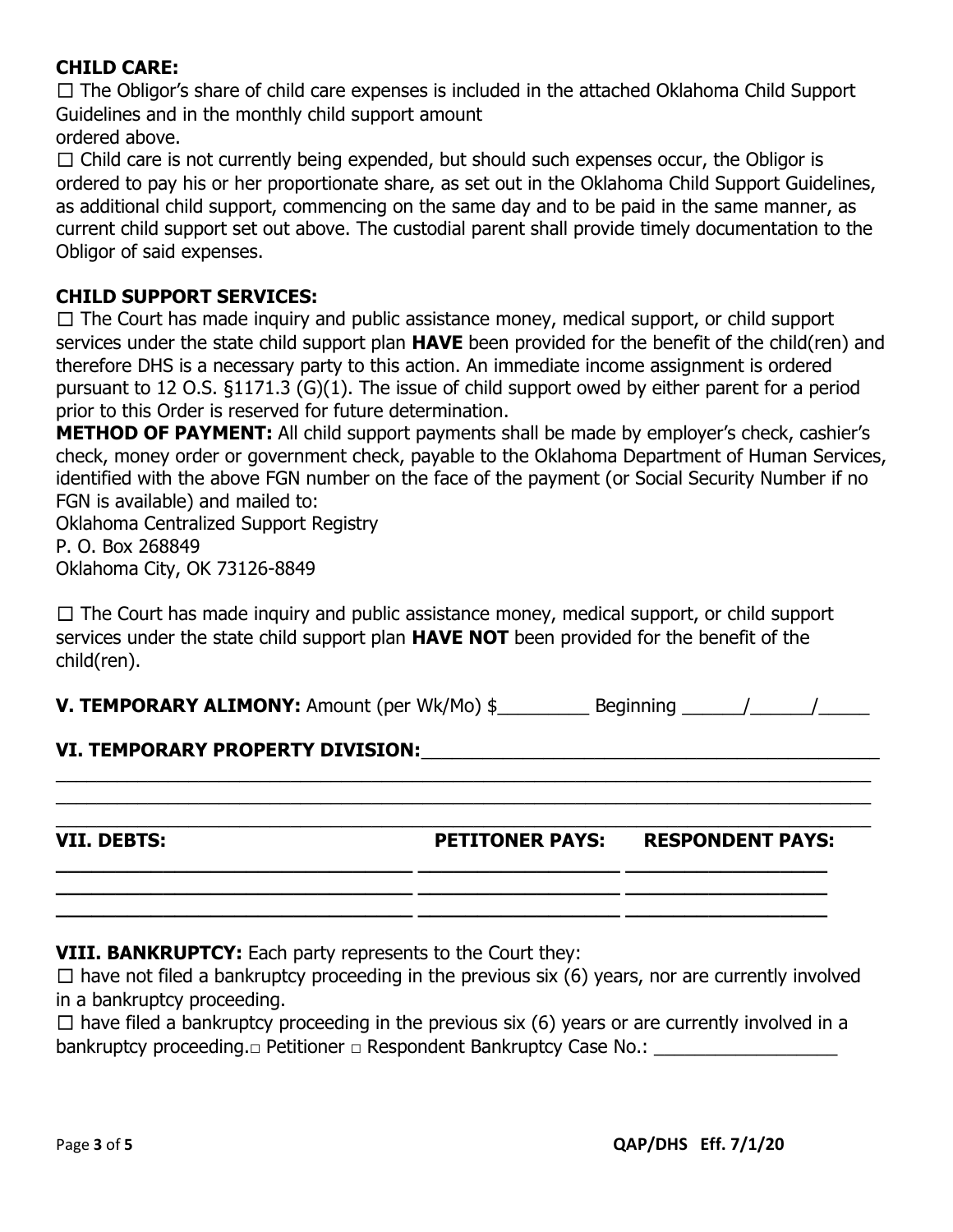## IX. MODIFICATION OF PREVIOUS ORDER (EXCEPT CHILD SUPPORT PROVISIONS):

### 

 $\Box$  Oklahoma Child Support Guidelines computation form is attached hereto and made a part of this Order.

Pursuant to Title 43 Section 104.1; the above constitutes the Judge's findings and recommendations in this case. If either party disagrees with these findings and recommendations, they may file an objection with the assigned Domestic Judge within three (3) days from today's date.

| Dated:                         |       | <b>JUDGE OF THE DISTRICT COURT</b> |              |
|--------------------------------|-------|------------------------------------|--------------|
| Petitioner                     | Dated | Respondent                         | <b>Dated</b> |
| <b>Attorney for Petitioner</b> | Dated | Attorney for Respondent            | Dated        |
| State's Attorney, DHS          | Dated |                                    |              |